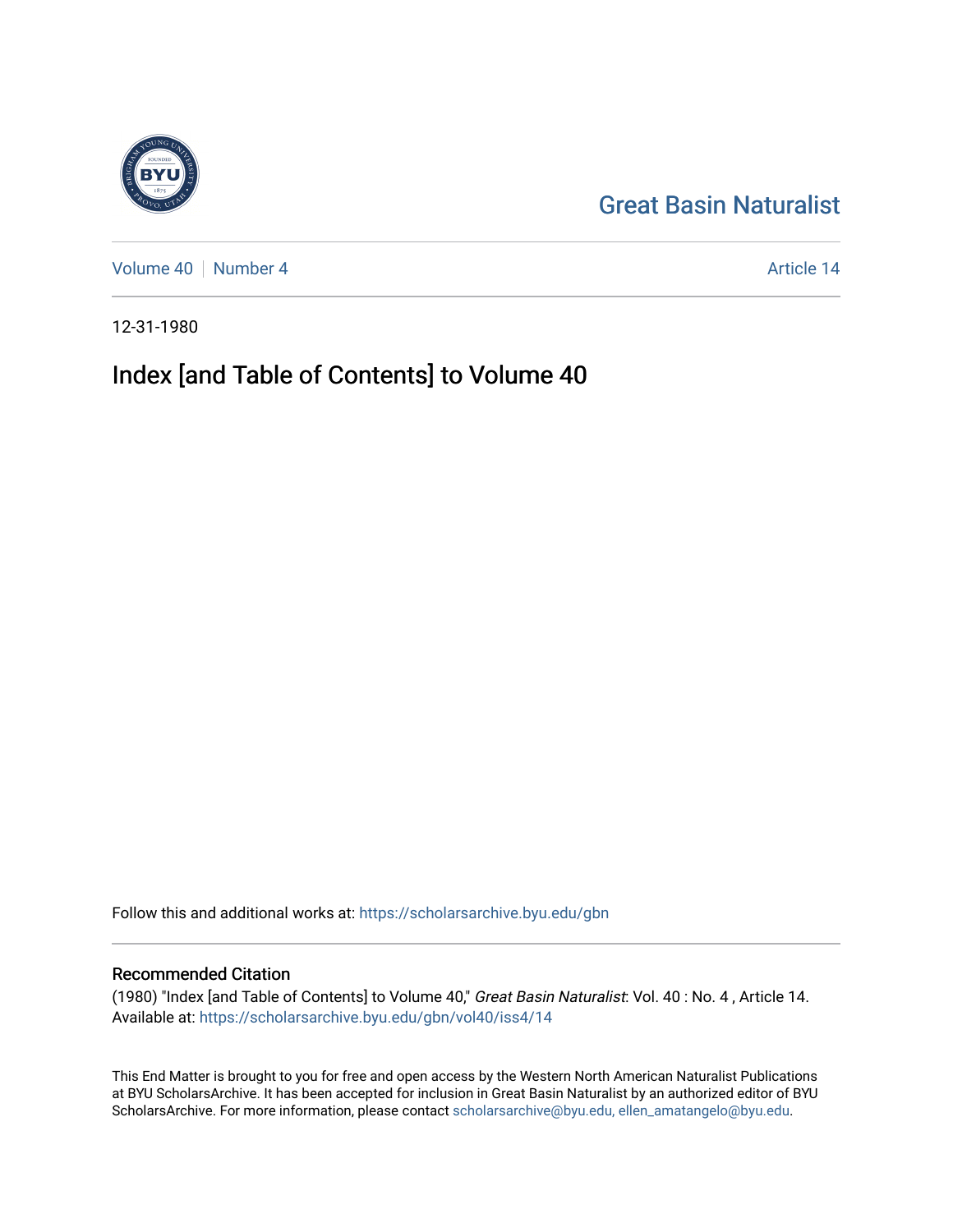

# The Great Basin Naturalist

VOLUME 40, <sup>1980</sup>

Editor: Stephen L. Wood



PUBLISHED AT BRIGHAM YOUNG UNIVERSITY, BY Brigham Young University

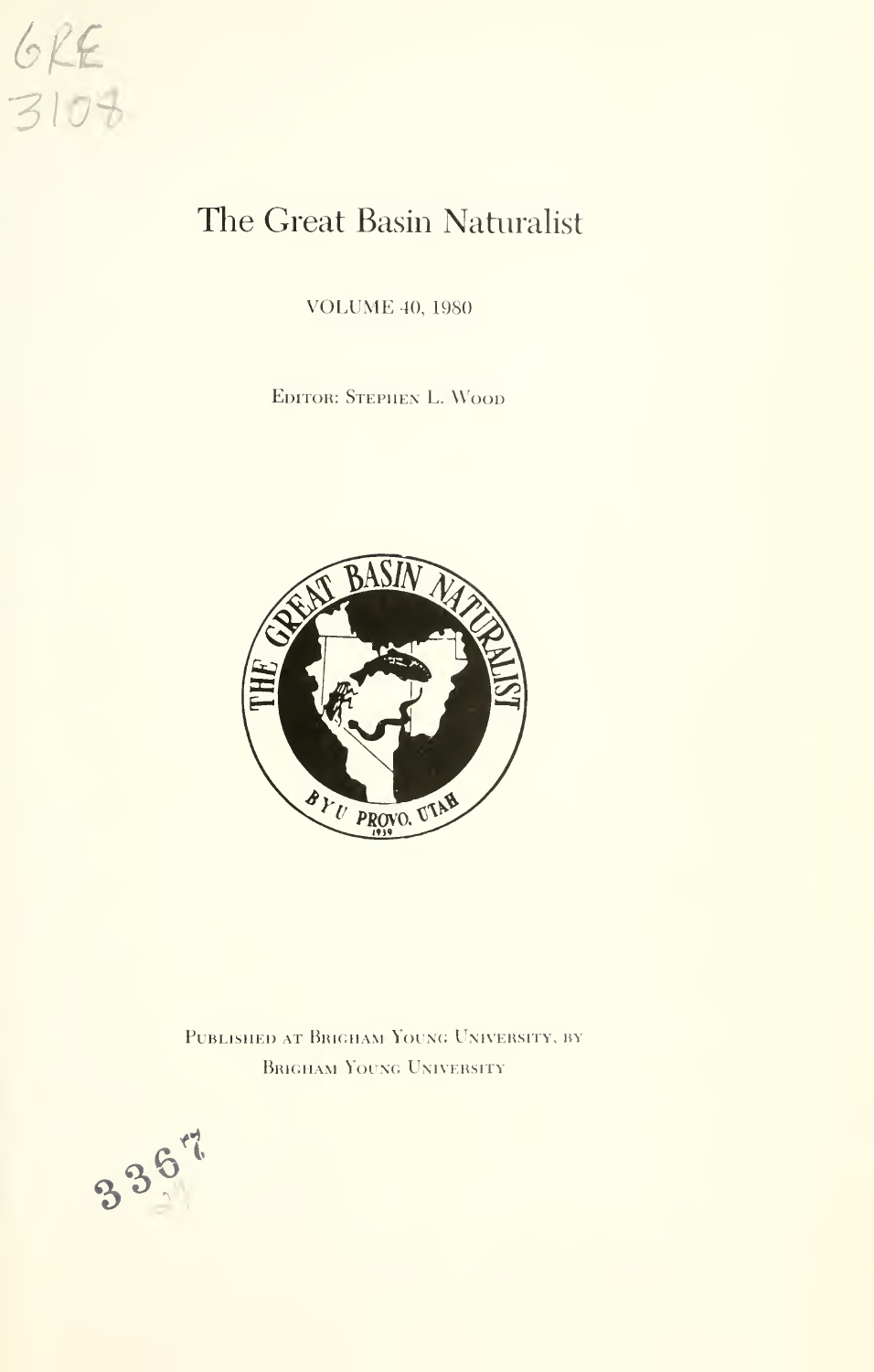#### TABLE OF CONTENTS Volume 40 Number <sup>1</sup> - March 31, 1980

| Some aspects of succession in the spruce-fir forest zone of northern Utah. David J.    |    |
|----------------------------------------------------------------------------------------|----|
|                                                                                        |    |
|                                                                                        | 27 |
|                                                                                        | 38 |
| The taxonomic status of the rosy boa Lichanura roseofusca (Serpentes: Boidae). John R. |    |
|                                                                                        | 59 |
| Hesperoperla hoguei, a new species of stonefly from California (Plecoptera: Perlidae). |    |
|                                                                                        | 63 |
| Reproduction in three sympatric lizard species from west-central Utah. John B. Andre   |    |
|                                                                                        | 68 |
| Haplopappus alpinus (Asteraceae): a new species from Nevada. Loran C. Anderson         | 73 |
| Miscellaneous plant novelties from Alaska, Nevada, and Utah. Stanley L. Welsh and      |    |
|                                                                                        | 78 |
| New genera and new generic synonymy in Scolytidae (Coleoptera). Stephen L. Wood        | 89 |
| The bacterium Thioploca ingrica on wet walls in Zion National Park, Utah. Samuel R.    |    |
| Rushforth, Sheril D. Burton, Jeffrey R. Johansen, and Judith A. Grimes                 | 98 |

## Number 2 - June 30, 1980

| Feeding ecology of Gila boraxobius (Osteichthves: Cyprinidae) endemic to a thermal       |     |
|------------------------------------------------------------------------------------------|-----|
|                                                                                          | 101 |
| First record of the pallid bat (Autrozous pallidus) from Montana. Jeff Shrver and Dennis |     |
|                                                                                          | 115 |
|                                                                                          | 116 |
| Identity of narrow-leaved Chrysothamnus viscidiflorus (Asteraceae). Loran C. Anderson    | 117 |
| Ribulose diphosphate carboxylase activities in cold-resistant common mallow, Malva ne-   |     |
| glecta Wallr. and a cold-sensitive tomato, Lycopersicon esculentum L., Ace 55 var.       |     |
|                                                                                          | 121 |
| Recovery of Gambel oak after fire in central Utah. L. M. Kunzler and K. T. Harper        | 127 |
| Relationships among total dissolved solids, conductivity, and osmosity for five Artemia  |     |
| habitats (Anostraea: Artemiidae). Nicholas C. Collins and Gray Stirling                  | 131 |
|                                                                                          | 139 |
| Transferrin polymorphism in bighorn sheep, Oris canadensis, in Colorado. Patrick W.      |     |
|                                                                                          | 141 |
| The genus Eriogonum Michx. (Polygonaceae) and Michel Gandoger. James L. Reveal           | 143 |
| Parasites from two species of suckers (Catostomidae) from southern Utah. J. Craig Brein- |     |
|                                                                                          | 149 |
| Soil water withdrawal and root distribution under grubbed, sprayed, and undisturbed      |     |
|                                                                                          | 157 |
| Swarming of the western harvester ant, Pogonomyrmex occidentalis. Dorald M. Allred       | 165 |
| Relationship between environmental and vegetational parameters for understory and        |     |
| open-area communities. William E. Evenson, Jack D. Brotherson, and Richard B.            |     |
|                                                                                          | 167 |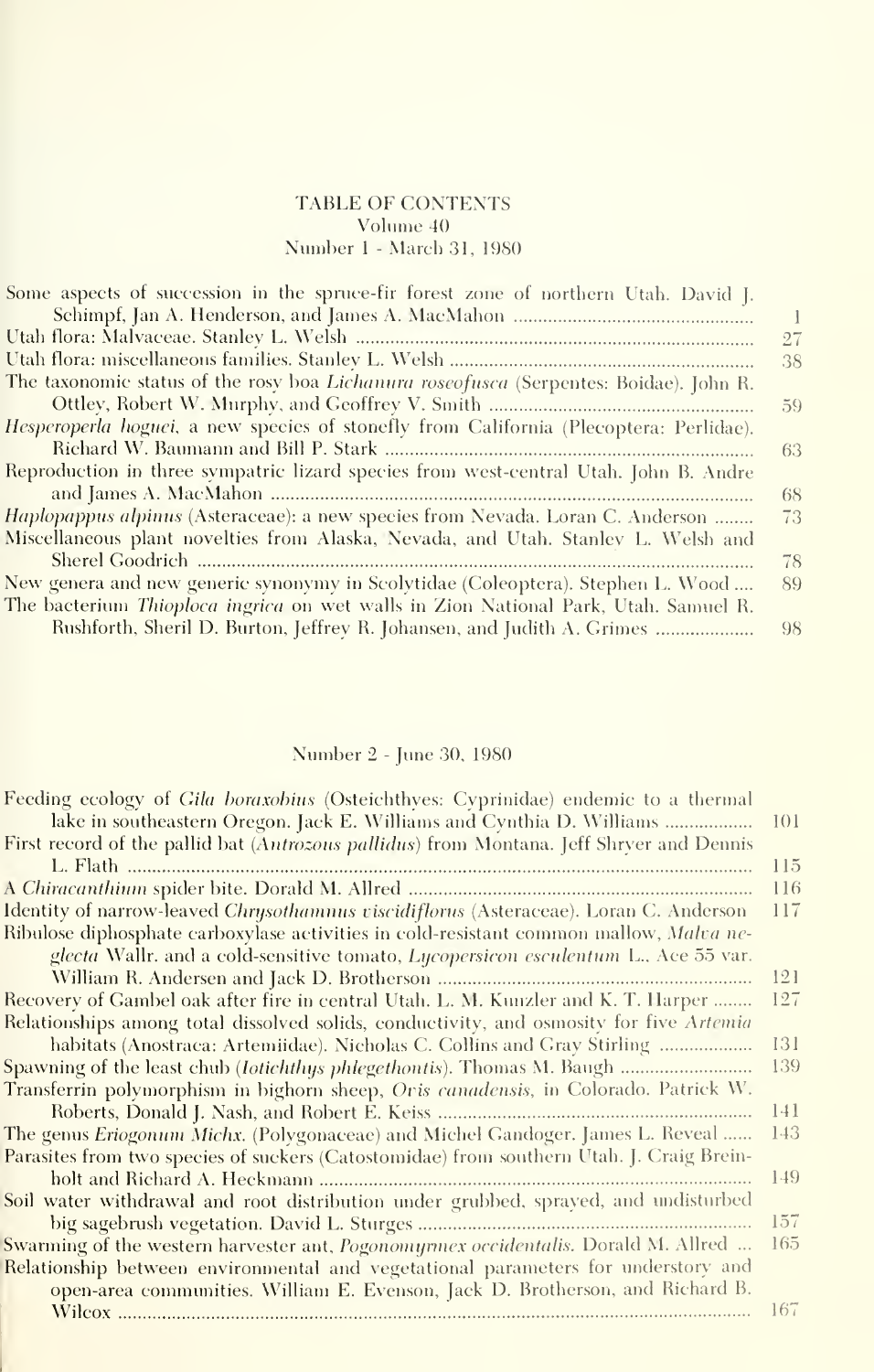| Seasonal activity pattern of Columbian ground squirrels in the Idaho primitive area.    |       |
|-----------------------------------------------------------------------------------------|-------|
|                                                                                         |       |
| Habitat and plant distributions in hanging gardens of the Narrows, Zion National Park,  |       |
|                                                                                         |       |
| Short-term effects of logging on red-backed voles and deer mice. Thomas M. Campbell     |       |
|                                                                                         | - 183 |
| Terminal bud formation in limber pine. Ronald M. Lanner and James A. Bryan  190         |       |
| Stinger utilization and predation in the scorpion Paruroctonus boreus. Bruce S. Cushing |       |
|                                                                                         |       |

# Number 3 - September 30, 1980

| Spatiotemporal variation in phenology and abundance of floral resources on shortgrass |     |
|---------------------------------------------------------------------------------------|-----|
|                                                                                       | 197 |
| Dog owners and hydatid disease in Sanpete County, Utah. Peter M. Schantz and Ferron   |     |
|                                                                                       | 216 |
| New grass distribution records for Arizona, New Mexico, and Texas. Stephan L. Hatch   | 221 |
| A comparison of epiphytic diatom assemblages on living and dead stems of the common   |     |
| grass Phragmites australis. Judith A. Grimes, Larry L. St. Clair, and Samuel R.       |     |
|                                                                                       | 223 |
| Poisonous plants of Utah. Jack D. Brotherson, Lee A. Szyska, and William E. Evenson   | 229 |
|                                                                                       | 254 |
|                                                                                       | 265 |
| Comparative floral biology of Penstemon eatonii and Penstemon cyananthus in central   |     |
|                                                                                       | 268 |
| Differential habitat utilization by the sexes of mule deer. Michael M. King and H.    |     |
|                                                                                       | 273 |
| Temporal activity patterns of a Dipodomys ordii population. Clive D. Jorgensen, H.    |     |
|                                                                                       | 282 |
| New records of western Trichoptera with notes on their biology. Bernard G. Swegman    |     |
|                                                                                       | 287 |
| Observations on seasonal variation in desert arthropods in central Nevada. Robert D.  |     |
|                                                                                       | 292 |
|                                                                                       |     |

## Number 4 - December 31, 1980

| Impact of the 1975 Wallsburg fire on antelope bitterbrush (Purshia tridentata). Fred J. |      |
|-----------------------------------------------------------------------------------------|------|
|                                                                                         | 299  |
| Terrestrial vertebrate fauna of the Kaiparowits Basin. N. Duane Atwood, Clyde L. Prit-  |      |
|                                                                                         | -303 |
| A new species of fossil Chrysothamnus (Asteraceae) from New Mexico. Loran C. Ander-     |      |
|                                                                                         | 351  |
| New American bark beetles (Coleoptera: Scolytidae), with two recently introduced spe-   | 353  |
| Field observations on the response of the Railroad Valley springfish (Crenichthys ne-   | 359  |
| Woodrat nest flea Anomiopsyllus amphibolus in southeastern Oregon. Harold J. Ego-       | -361 |
| Postemergence development and intervear residence of juvenile Columbian ground          |      |
| squirrels in the Idaho primitive area. Charles L. Elliott and Jerran T. Flinders        | -362 |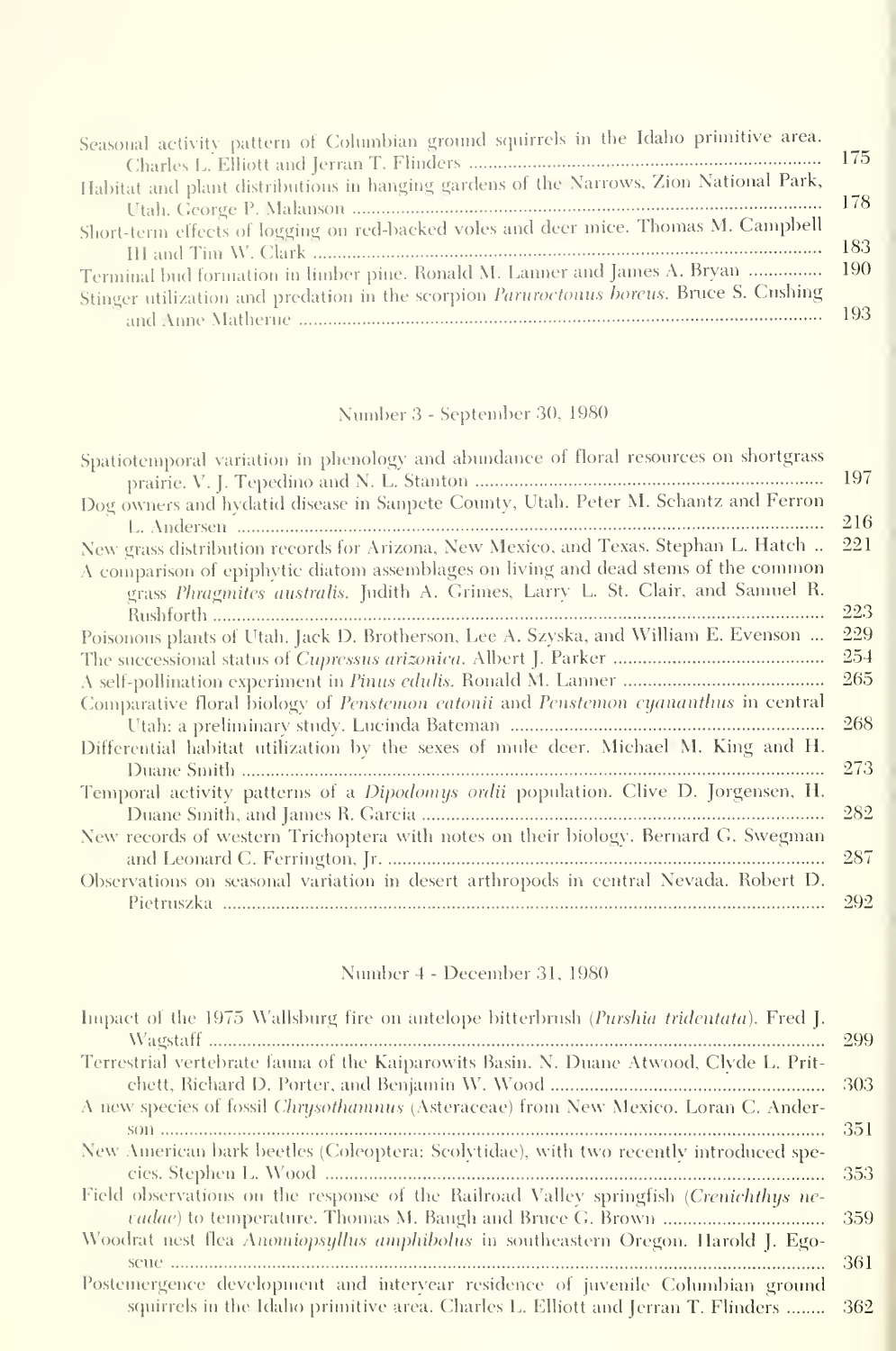| Flood frequency and the assemblage of dispersal types in hanging gardens of the Nar- |  |
|--------------------------------------------------------------------------------------|--|
| rows, Zion National Park, Utah. George P. Malanson and Jeanne Kav  365               |  |
| Zonation patterns in the potholes of Kalsow Prairie, Iowa. Jack D. Brotherson  372   |  |
|                                                                                      |  |
| Additions to the vascular flora of Teton County, Wyoming, Ronald L. Hartman and      |  |
|                                                                                      |  |
|                                                                                      |  |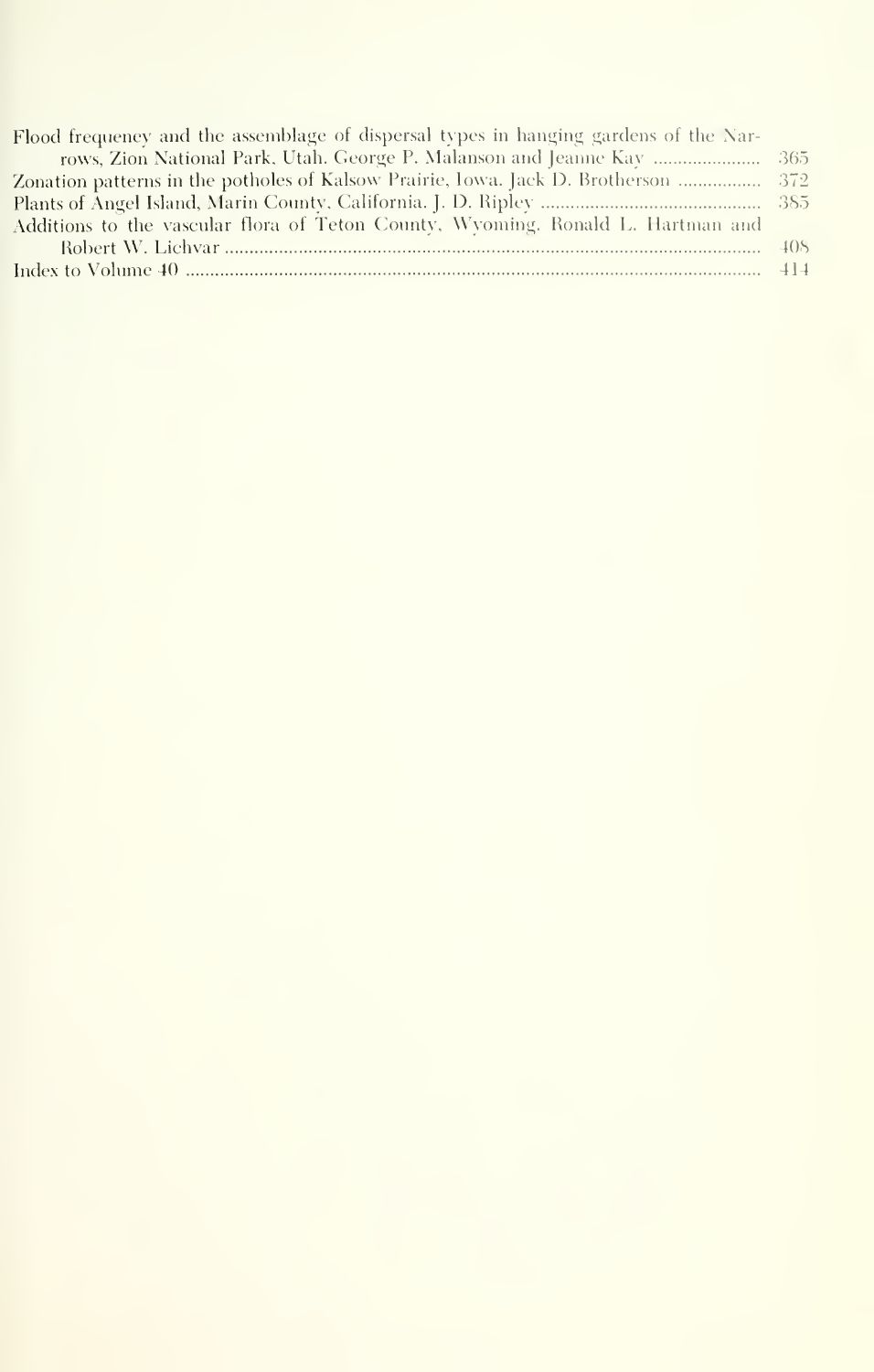#### INDEX TO VOLUME <sup>40</sup>

The genera and species decribed as new to science in this volume appear in bold type in this index.

Ahronia argillosa, p. 78.

- Additions to the vascular flora of Teton County, Wyoming, p. 408.
- Allred, Dorald M., articles by, pp. 116. 165.

Amphicranus spectus, p. 358.

Anaxylebonis, p. 90.

- Andersen, Ferron L., and Peter M. Schantz, article by, p. 216.
- Andersen, William R., and Jack D. Brotherson, article by, p. 121.
- Anderson, Loran C, articles bv, pp. 73, 117, 351.
- Andre, John B., and James A. MacMahon, article bv, p. 68.

Androsace alaskana, var. reedae, p. 80.

Apoxyleborus, p. 90.

Araptus speciosus, p. 357.

- Atwood, N. Duane, Clyde L. Pritchett, Richard D. Porter, and Benjamin W. Wood, article by, p. 303.
- Bacterium Thioploca ingrica on wet walls in Zion National Park, Utah, The, p. 98.
- Bateman, Lucinda, article by, p. 268.
- Baugh, Thomas M., article by, p. 139.
- Baugh, Thomas M., and Bruce G. Brown, article by, p. 359.
- Baumann, Richard W., and Bill P. Stark, article by, p. 63.
- Breinholt, J. Craig, and Richard A. Heck mann, article by, p. 149.
- Brotherson, Jack D., article by, p. 372.
- Brotherson, Jack D., and William R. Andersen, article bv, p. 121.
- Brotherson, Jack D., William E. Evenson, and Richard B. Wilcox, article by, p. 167.
- Brotherson, Jack D., Lee A. Szyska, and William E. Evenson, article bv, p. 229.
- Brown, Bruce C, and Thomas M. Baugh. article by, p. 359.
- Bryan, James A., and Ronald M. Lanner, article by, p. 190.
- Burton, Sheril D., Sanniel R. Rushforth, Jef frey R. Johansen, and Judith A. Grimes, article by, p. 98.
- Campbell III, Thomas M., and Tim W. Clark, article by, p. 183.

Chiracanthium spider bite.  $A$ , p. 116.

Chrysothamnus pulchelloides, p. 351.

- Clark, Tim W., and Thomas M. Campbell 111, article by, p. 183.
- Collins, Nicholas C., and Gray Stirling, article by, p. 131.

Comparative floral biology of Penstemon eatonii and Penstemon cyananthus in central Utah: a preliminarv studv, p. 268.

- Comparison of epiphytic diatom assemblages on living and dead stems of the conunon grass *Phragmites australis*,  $\Lambda$ , p. 223.
- Conophthorus michoacanae, p. 354.
- Conophthorus teocotum, p. 354.
- Cryphalogenes, p. 91.
- Cryphalogenes cuphorbiae, p. 91.
- Cryphalogenes exiguus, p. 92.
- Cushing, Bruce S., and Anne Matherne. article by, p. 193.
- Differential habitat utilization by the sexes of mule deer, p. 273.
- Dog owners and hydatid disease in Sanpete County, Utah, p. 216.
- Egoscue, Harold J., article bv, p. 361.
- Elliott, Charles L., and Jerran T. Flinders, articles by, pp. 175, 362.
- Ernocladius, p. 93.
- Evenson, William E., Jack D. Brotherson, and Lee A. Szvska, article by, p. 229.
- Evenson, \\'illiam E., Jack D. Brotherson, and Richard B. Wilcox, article by. p. 167.
- Feeding ecology of Gila horaxohius (Osteichthves: Cvprinidae) endemic to a ther mal lake in southeastern Oregon, p. 101.
- Ferrington, Leonard C, Jr., and Bernard C Swegman, article by, p. 287.
- Field observations on the response of the Railroad Valley springfish Crenichthys nevadae) to temperature, p. 359.
- First record of the pallid bat Antrozous pallidus) from Montana, p. 115.
- Flath, Dennis L., and Jeff Shryer, article l)\. p. 115.
- Flinders, Jerran T., and Charles L. Elliott, articles b\ . pp. 175, 362.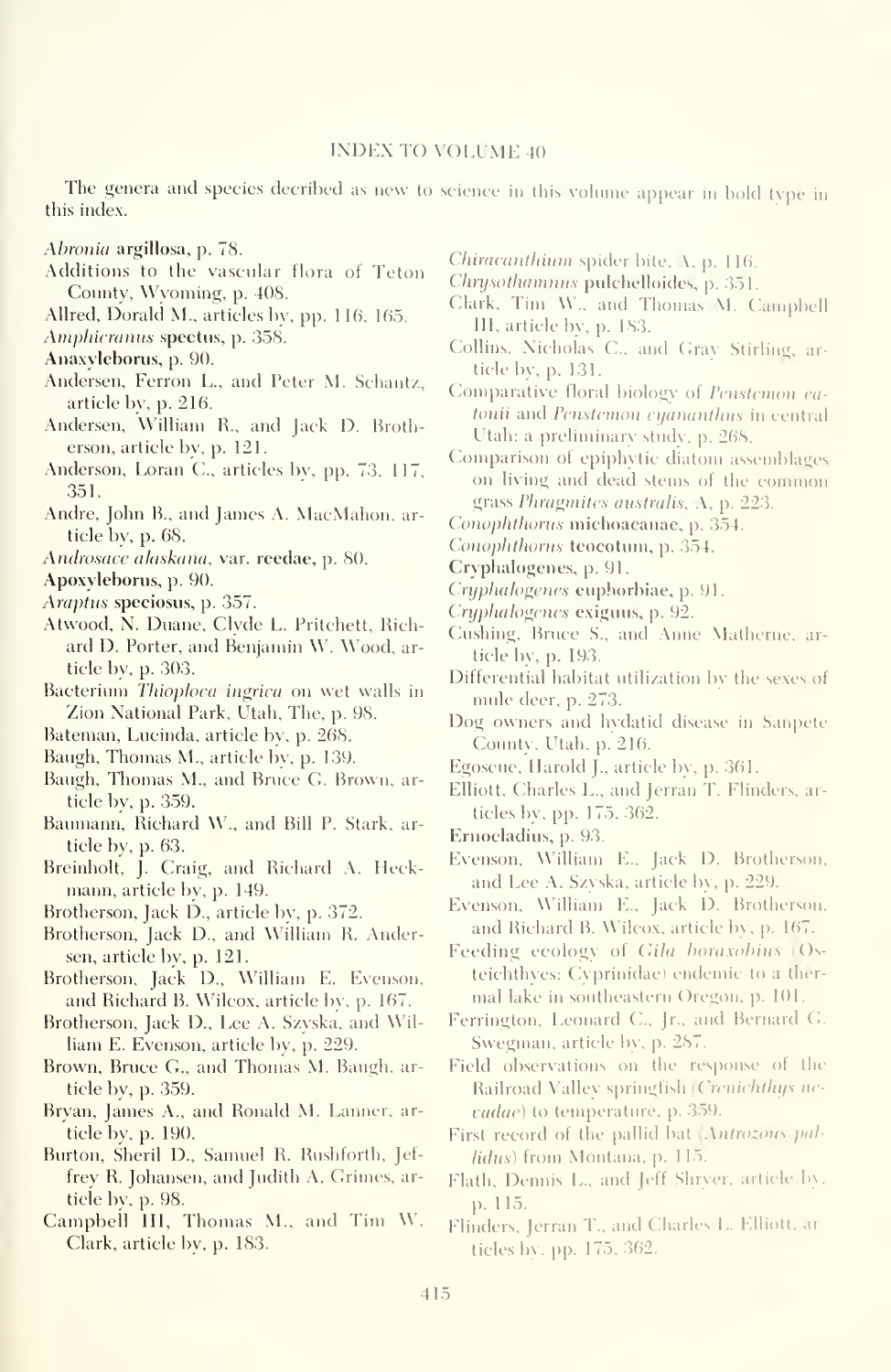- Garcia, James R., Clive D. Jorgensen, and H. Duane Smith, article by, p. 282.
- Genus Eriogonum Michx. (Polygonaceae) and Michel Gandoger, The, p. 143.
- Goodrich, Sherel, and Stanley L. Welsh, article by, p. 78.
- Grimes, Judith A., Samuel R. Rushforth, Sheril D. Burton, Jeffrey R. Johansen, article by, p. 98.
- Grimes, Judith A., Larry L. St. Clair, and Samuel R. Rushforth, article by, p. 223.
- Habitat and plant distributions in hanging gardens of the Narrows, Zion National Park, Utah, p. 178.
- Hadrodemius, p. 94.
- Haplopappus alpinus, p. 73.
- Haplopappus alpinus (Asteraceae): a new species from Nevada, p. 73.
- Harper, K. T., and L. M. Kunzler, article by, p. 127.
- Hartman, Ronald L., and Robert W. Lichvar, article by, p. 408.
- Hatch, Stephan L., article by, p. 221.
- Heckmann, Richard A., and J. Craig Breinholt, article by, p. 149.
- Henderson, Jan A., David J. Schimpf, and James A. MacMahon, article by, p. 1.
- Hesperoperla hoguei, p. 63.
- Hesperoperla hoguei, a new species of stonefly from California (Plecoptera: Perlidae), p. 63.
- Hijlesinus aztecus, p. 354.
- Hijlurdrectonus corticinus, p. 94.
- Identity of narrow-leaved Chrysothamnus viscidiflonis (Asteraceae), p. 117.
- Impact of the 1975 Wallsburg fire on ante lope bitterbrush {Purshia tridentata), p. 299.
- Johansen, Jeffrey R., Samuel R. Rushforth, Sheril D. Burton, and Judith A. Grimes, article by, p. 98.
- Jorgensen, Clive D., H. Duane Smith, and James R. Garcia, article by, p. 282.
- Kay, Jeanne, and George P. Malanson, article by, p. 365.
- Keiss, Robert E., Patrick W. Roberts, and Donald J. Nash, article by, p. 141.
- King, Michael M., and H. Duane Smith, article by, p. 273.
- Kunzler, L. M., and K. T. Harper, article by, p. 127.
- Lanner, Ronald M., article by, p. 265.
- Lanner, Ronald M., and James A. Bryan, article by, p. 190.
- Lepidium ostleri, p. 80.
- Leptoxyleborus, p. 94.
- Lichvar, Robert W., and Ronald L. Hartman, article by, p. 408.
- Lygodesmia entrada, p. 83.
- MacMahon, James A., and John B. Andre, article by, p. 68.
- MacMahon, James A., David J. Schimpf, and Jan A. Henderson, article by, p. 1.
- Malanson, George P., article by, p. 178.
- Malanson, George P., and Jeanne Kay, article by, p. 365.
- Matherne, Anne, and Bruce S. Gushing, article by, p. 193.
- Microperus, p. 94.
- Miscellaneous plant novelties from Alaska, Nevada, and Utah, p. 78.
- Murphy, Robert W., John R. Ottley, and Geoffrey V. Smith, article by, p. 59.
- Nash, Donald J., Patrick W. Roberts, and Robert E. Keiss, article by, p. 141.
- New American bark beetles (Coleoptera: Scolytidae), with two recently introduced species, p. 353.
- New genera and new generic synonymy in Scolytidae (Coleoptera), p. 89.
- New grass distribution records for Arizona, New Mexico, and Texas, p. 221.
- New records of western Trichoptera with notes on their biology, p. 287.
- New species of fossil Chrysothamnus (Asteraceae) from New Mexico, A, p. 351.
- Observations on seasonal variation in desert arthropods in central Nevada, p. 292.
- Ottley, John R., Robert W. Murphy, and Geoffrey V. Smith, article by, p. 59.
- Parasites from two species of suckers (Catostomidae) from southern Utah, p. 149.
- Parker, Albert J., article by, p. 254.
- Pediococtus despainii, p. 83.
- Phloeocleptus punctatus, p. 355.
- Pietruszka, Robert D., article by, p. 292.
- Pityogenes mexicanus, p. 356.
- Poisonous plants of Utah, p. 229.
- Porter, Richard D., N. Duane Atwood, Clyde L. Pritchett, and Benjamin W. Wood, article by, p. 303.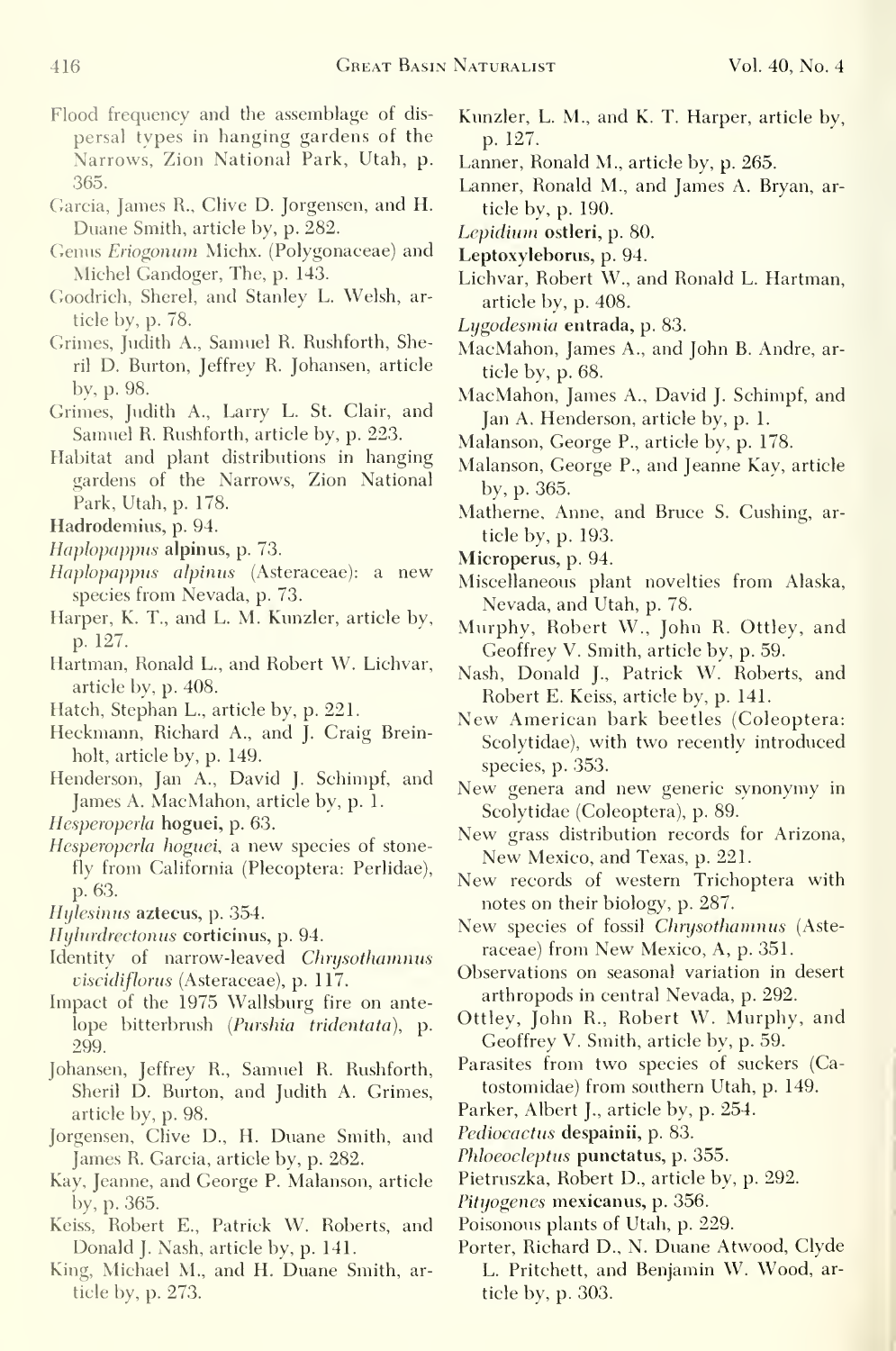- Postemergence development and interyear residence of juvenile Columbian ground squirrels in the Idaho primitive area, p. 362.
- Plants of Angel Island, Marin County, Califoniia, p. 385.
- Pritchett, Clyde L., N. Duane Atwood, Richard D. Porter, and Benjamin W. Wood, article by, p. 303.
- Pseudothysanoes atomus, p. 355.
- Pseudothysanoes leechi, p. 356.
- Recovery of Gambel oak after fire in central Utah, p. 127.
- Relationship between environmental and vegetational parameters for understory and open-area commimities, p. 167.
- Relationships among total dissolved solids, conductivitv, and osmositv for five Artemia habitats (Anostraca: Artemiidae), p. 131.
- Reproduction in three sympatric lizard species from west-central Utah, p. 68.
- Reveal, James L., article by, p. 143.
- Ribulose diphosphate carboxylase activities in cold-resistant common mallow, Malva neglecta Wallr. and a cold-sensitive to mato, Lycopersicon esculentum L., Ace 55 var., p. 121.
- Ripley, J. D., article by, p. 385.
- Roberts, Patrick W., Donald J. Nash, and Robert E. Keiss, article by, p. 141.
- Rushforth, Samuel R., Sheril D. Burton, Jef frey R. Johansen, and Judith A. Grimes, article by, p. 98.
- Rushforth, Samuel R., Judith A. Grimes, and Larry L. St. Clair, article by, p. 223.
- St. Clair, Larry L., Judith A. Crimes, and Samuel R. Rushforth, article by, p. 223.
- Schantz, Peter M., and Ferron L. Andersen, article by, p. 216.
- Schimpf, David J., Jan A. Henderson, and James A. MacMahon, article by, p. 1.
- Seasonal activity pattern of Columbian ground squirrels in the Idaho primitive area, p. 175.
- Self-pollination experiment in Pinus edulis, A, p. 265.
- Senecio toiyabensis, p. 86.
- Short-term effects of logging on red-backed voles and deer mice, p. 183.
- Shryer, Jeff, and Dennis L. Flath, article by, p. 115.
- Smith, Geoffrey V.. John R. Ottley, and Robert W. Murphy, article bv, p. 59.
- Smith, H. Duane, Clive D. Jorgensen. and James R. Garcia, article by, p. 282.
- Smith, H. Duane, and Michael M. King, article by, p. 273.
- Soil water withdrawal and root distribution under grubbed, sprayed, and undisturbed big sagebrush vegetation, p. 157.
- Some aspects of succession in the spruce-fir forest zone of northern Utah, p. 1.
- Spatiotemporal variation in phenology and abundance of floral resources on shortgrass prairie, p. 197.
- Spawning of the least chub *Iotichthus* phlegethontis), p. 139.
- Sphaeralcea grossulariifolia, var. moorei, p. 35.
- Sphaeralcea Icptopln/lla, var. janeae, p. 36.
- Sphaeralcea psoraloides, p. 36.
- Stanton, N. L., and V. J. Tepedino, article by, p. 197.
- Stark, Bill P., and Richard W. Bauniann. article bv, p. 63.
- Stinger utilization and predation in the scor pion Paruroctonus horeus, p. 193.
- Stirling, Gray, and Nicholas C. Collins, article by,  $p. 131$ .
- Sturges, David L., article by, p. 157.
- Successional status of Cupressus arizonica. The, p. 254.
- Swarming of the western harvester ant, Pu gonomyrmex occidentalis, p. 165.
- Swegman, Bernard G., and Leonard C. Ferrington, Jr., article by, p. 287.
- Szyska, Lee A., Jack D. Brotherson, and William E. Evenson, article by. p. 229.
- Taphrodasus, p. 95.
- Taurodemus, p. 96.
- Taxonomic status of the rosy boa Lichanura roseofusca (Serpentes: Boidae), The, p. 59.
- Temporal activity patterns of a Dipodomys ordii population, p. 282.
- Tepedino, V. J., and N. L. Stanton, article by, p. 197.
- Terminal bud formation in limber pine. p. 190.
- Terrestrial vertebrate fauna of the Kaiparowits Basin, p. 303.
- Transferrin polymorphism in bighorn sheep. Oris canadensis, in Colorado, p. 141.
- Utah flora: Malvaceae, p. 27.
- Utah flora: miscellaneous families, p. 38.